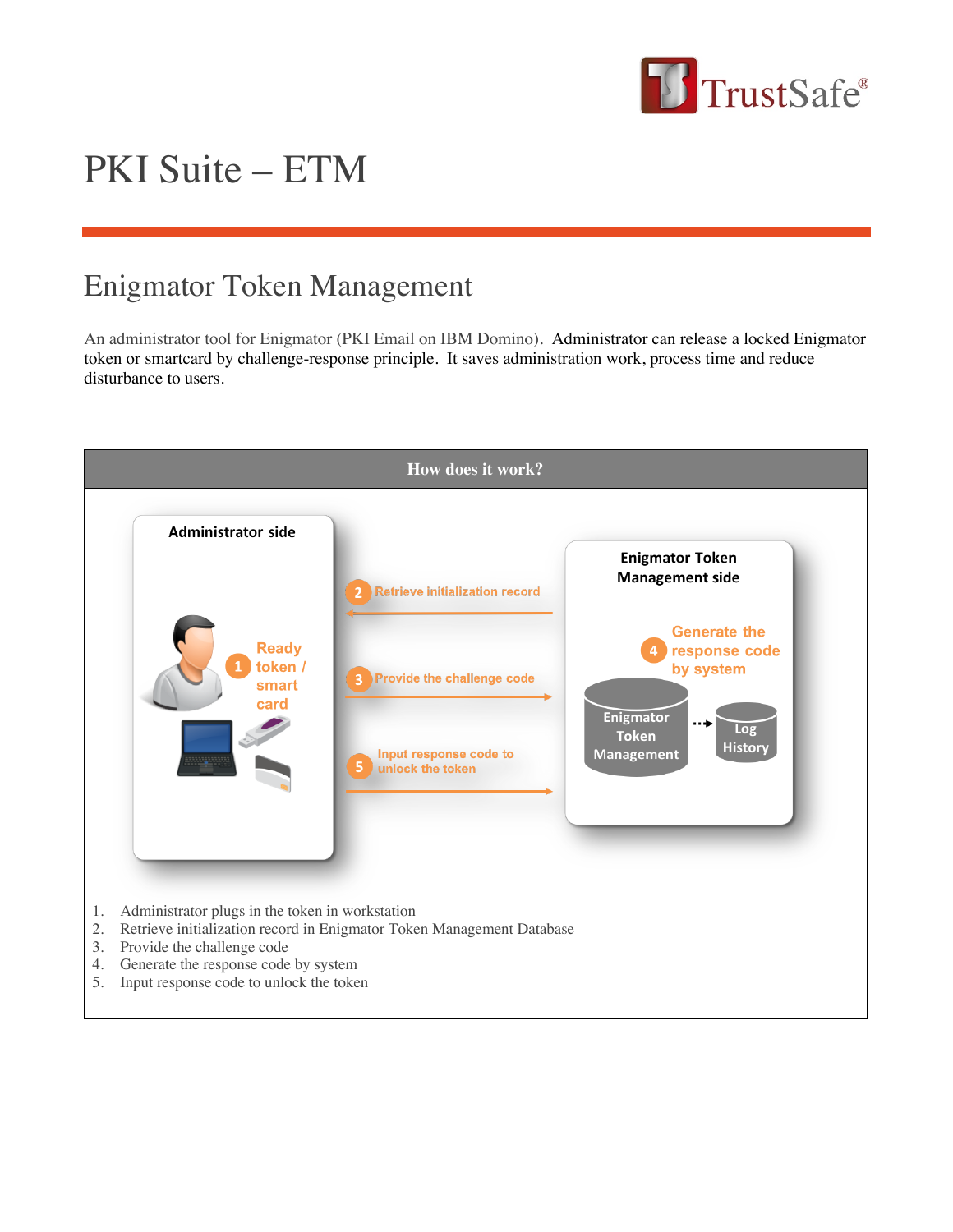# **Features**

#### **Initialize Token with Unblock Function**

It provides an ease to use initialization function for system administrator. The initialization process will enable unblock function for the token automatically. You can also set the token name, administration password length and assign the token owner at the same time.

# **Secured Administration Password**

System will generate different random administration password for different token. The password is encrypted and protected. No one, not even system administrator, can retrieve this password but only the system processes.

# **Release Token by Challenge-Response Principle**

No need to expose the administration password but it can unblock the token. System generates response code from secured administration password and user provided challenge code to release locked token.

## **Detail Action Log**

System will log down all actions taken on token including initialization history, unblock history and owner history. It helps system administrator to trace the token details.

## **Device Inventory**

It logged down all token devices information in your environment. It provides token series number, last initialization date and token owner. Administrator can export the device list to Excel file.

| <b>Technical Specifications</b> |                                                                        |
|---------------------------------|------------------------------------------------------------------------|
| <b>Support Smartcard reader</b> | CardMan 2010, 2020, 3x21, 4000                                         |
| <b>Support Smartcard</b>        | 32k Enigmator Smartcard and 32k eToken Smartcard with PKI Client 4.0.0 |
| <b>Support Token</b>            | Enigmator 32K USB Token eToken Pro 32K USB Token                       |